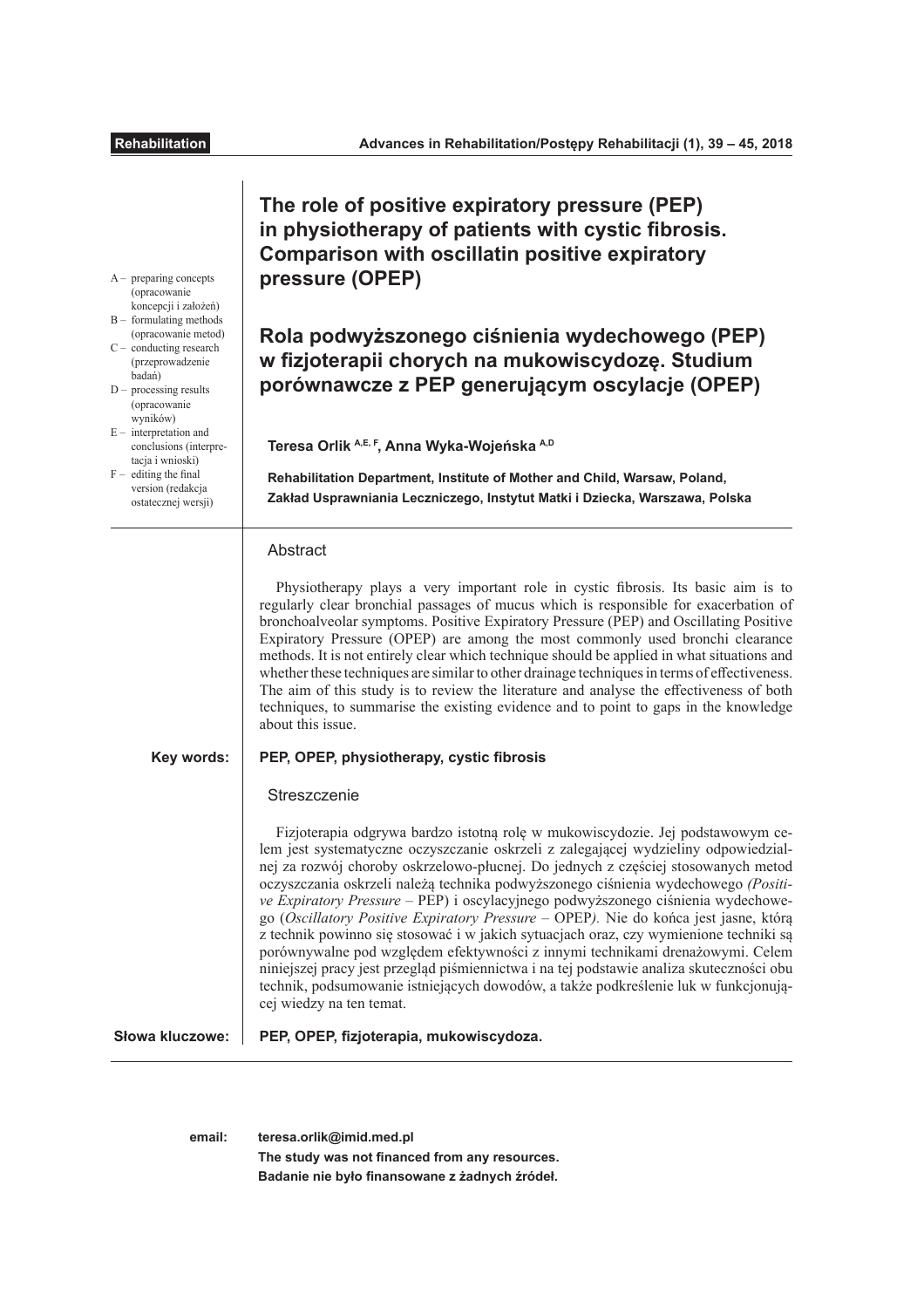## **Introduction**

Cystic fbrosis (CF) is an inherited autosomal recessive genetic disease of white race. It is caused by mutations of the gene located on the long arm of chromosome 7, i.e. Cystic Fibrosis Transmembrane Conductance Regulator (CFTR), which serves as a chloride channel. The damaged function of CFTR resulting from the mutation leads to disorders of the transport of C1 ions through cell membranes of respiratory epithelium and excessive absorption of Na+ and water in a cell. This, in turn, leads to lower hydration and thickness of cilia of the epithelium, production of thick and sticky mucus and to disorders of mucociliary clearance, particularly in the respiratory system [1]. Cystic fbrosis is a chronic progressive disease with various clinical symptoms. Changes in the respiratory system usually determine the development of the disease as well as the quality and length of life.

Physiotherapy plays a very important role in cystic fbrosis. Its aim is to regularly clear bronchial passages of thick, sticky mucus which accumulates in air passages. It was proved that regular physiotherapeutic procedures, commonly known as drainage procedures, reduce the number of exacerbations of bronchoalveolar symptoms, and, in this manner, help to slow down the disease progression and to maintain proper lung function for as long as possible [2,3]. For many years, it has been highlighted that better prognosis and quality of life of patients with cystic fbrosis depend on the improvement of complex treatment methods, including more and more efficient physiotherapy procedures [4-6].

Intensive development of physiotherapy in cystic fbrosis was mainly connected with developing and modifying methods of clearing airways which would serve as an alternative to postural drainage (also known as gravity assissted drainage) with manual chest percussion or vibration. In the 1960s and 1970s, this type of drainage was a popular method of clearing bronchi in Europe. Owing to multidirectional scientifc research, traditional bronchi clearance methods were gradually replaced with modern, more efficient methods in which various tools supporting airway clearance were used. The research which exerted the greatest infuence on the development of physiotherapy in cystic fbrosis mainly regarded negative efects of gastroesophageal refux on the respiratory system

and the fact that refux was stimulated during postural drainage [7-9]. Getting to know a key role of mobilisation of mucus in efective bronchi clearance and identifying the meaning of autotherapy for patients' independence as well as assessing the effects of this process were also significant [10].

The majority of tools, including the ones available on the Polish market, work in the system of Positive Expiratory Pressure (PEP) and Oscillating Positive Expiratory Pressure (OPEP). The application of PEP improves ventilation in broncholi, reduces the symptom called "bubble trap" and increases the Functional Residual Capacity (FRC) [2,11-13]. In turn, vibrations lead to easier clearance of thick, sticky mucus from bronchial wall, and expirations made by the device increase the expiratory fow for a short time, which makes it easier to push mucus towards central bronchi [14,15].

Despite the fact that PEP and OPEP have been in use for over 30 years, it is still not entirely clear which technique should be used in what situations, and whether these techniques are similar to other drainage techniques in terms of efectiveness. The aim of this study is to review the literature and analyse the efectiveness of both techniques on the basis of this review, to summarise the existing evidence and to point to gaps in the knowledge about this issue.

# **Do PEP and OPEP produce measureable therapeutic efects compared to other drainage techniques?**

# **PEP**

In a cross-over study on 9 patients in a stable state, Lannefors et al. applied 3 diferent methods of clearing bronchi [16]. These methods included: 1) postural drainage with thoracic expansion exercises and Forced Expiration Technique (FET), 2) PEP mask and FET, 3) physical exercise on a cycloergometer and FET. While assessing the efectiveness of these techniques on the basis of the amount of mucus cleared, the authors did not fnd any statistically signifcant diferences between these regimes. A similar study was conducted by Mortensen et al. [17]. The authors concluded that postural drainage with FET was as efective as PEP with FET in tracheobronchial clearance in patients with cystic fbrosis.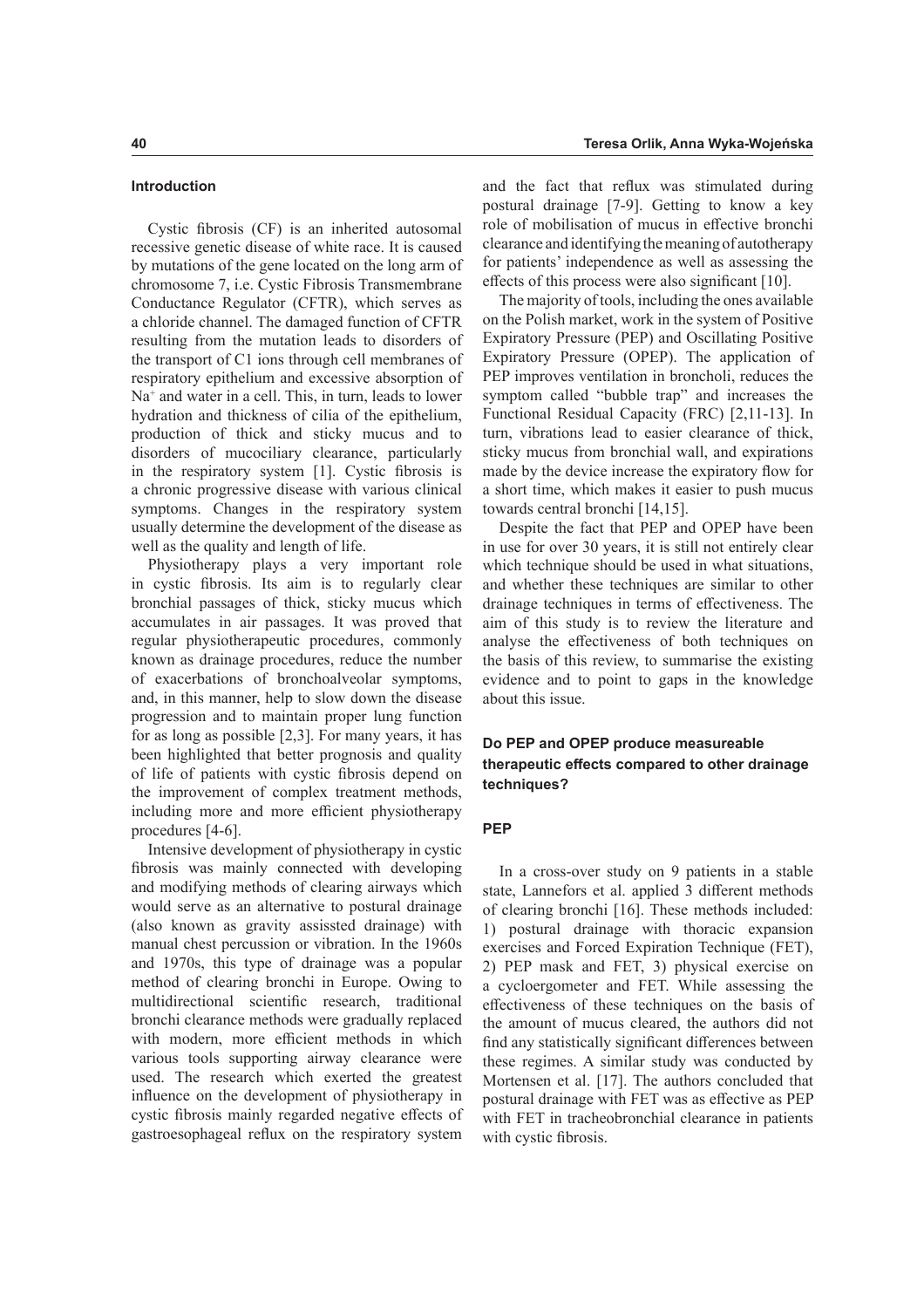In the study by Darbee et al. [18], two methods were compared, i.e. PEP and High-Frequency Chest Wall Oscillation (HFCWO). The effects of both techniques on arterial blood oxyhemoglobin saturation  $(SaO<sub>2</sub>)$ and selected spirometric indices were assessed. The authors revealed that HFCWO and PEP were equally effective. As far as  $SaO<sub>2</sub>$  is concerned, the results were unequivocal. In several patients with respiratory failure and low values of  $SaO<sub>2</sub>$ , an unacceptable decrease in  $\text{SaO}_2$  levels was noted during the therapy with HFCWO. The authors concluded that the patients may beneft more from PEP during an acute phase of the pulmonary exacerbation.

McIlwaine et al. carried out research in which they compared out-patients treated with PEP technique with those who underwent postural drainage with chest percussion technique [19]. The study participants were paired on the basis of similar values of forced expiratory volume in 1 second  $(FEV_1\%N - up to 15\%$  difference), gender and age (up to 3-year diference). Patients who performed less than 85% of the recommendations (assessment based on the questionnaire) were excluded from the study. Thirty-six patients participated in the whole study that lasted 1 year. A signifcant increase in forced expiratory volume in 1 second  $(FEV_1)$  and forced vital capacity (FVC) was noted in the PEP group. McIlwaine et al. concluded that PEP is a better method for maintaining lung function in patients with cystic fbrosis compared to postural drainage with chest percussion.

#### **OPEP**

The majority of studies on the effectiveness of OPEP were conducted with the use of Flutter VRP1.

Orlik carried out a comparative analysis of the efectiveness of selected physiotherapeutic methods in 21 in-patients [6]. She compared 5 airway clearance techniques, i.e. postural drainage with chest percussion, postural drainage with percussion and squeezing, Active Cycle of Breathing Technique (ACBT), Flutter as well as Flutter with relaxation. It was revealed that the largest amount of mucus was removed by coughing in patients undergoing ACBT and Flutter with relaxation technique. No statistically signifcant diferences were found between the values of peak expiratory flow (PEF) and  $SaO_2$  measured before and after the application of any drainage technique.

In their randomised crossover study, Pryor et al. compared OPEP with Flutter and ACBT [20]. The authors did not note a signifcant improvement in lung function or oxygenation in the examined patients. A signifcant increase in the amount of mucus cleared was noted in the study participants who underwent ACBT. The authors concluded that there were no signifcant diferences between the application of Flutter and ACBT.

App et al. carried out research that focused on the efectiveness of autogenic drainage compared to OPEP with Flutter [21]. The study included 17 patients with cystic fbrosis. No signifcant diferences were noted between the values of FVC and  $FEV<sub>1</sub>$  and the amount of mucus cleared during the study. However, thickness and stickiness of mucus were reduced more with the use of Flutter than during autogenic drainage. The authors concluded that the vibrations applied with certain frequency produced by Flutter may reduce the stickiness of mucus to the bronchial wall.

In the study by Konstan et al. [22], the mass of sputum expectorated after the application of Flutter was compared to the mass of sputum expectorated in forced cough and during postural drainage with percussions and vibrations. During the session with Flutter, all the study participants coughed up significantly more mucus  $(p<0.001)$  than during postural drainage and forced cough technique. The authors concluded that Flutter is more efective in helping to cough up mucus than traditional techniques of clearing airways in patients with cystic fbrosis.

In her 7-month study, Orlik assessed the efectiveness of selected physiotherapeutic methods in 80 patients divided into 4 subgroups [23]. In each group, a diferent airway clearance technique was applied, i.e. postural drainage with chest percussion, postural drainage with percussion and squeezing, ACBT and OPEP with Flutter. The author noted a statistically signifcant increase in the values of all the examined spirometric indices in the ACBT group. In the OPEP group, an increase in FEV, (statistically insignifcant diferences) and FVC (statistically signifcant diferences) was noted. The author concluded that forced breathing with Flutter led to an increase in lung obturation in patients with bronchial hyperresponsiveness.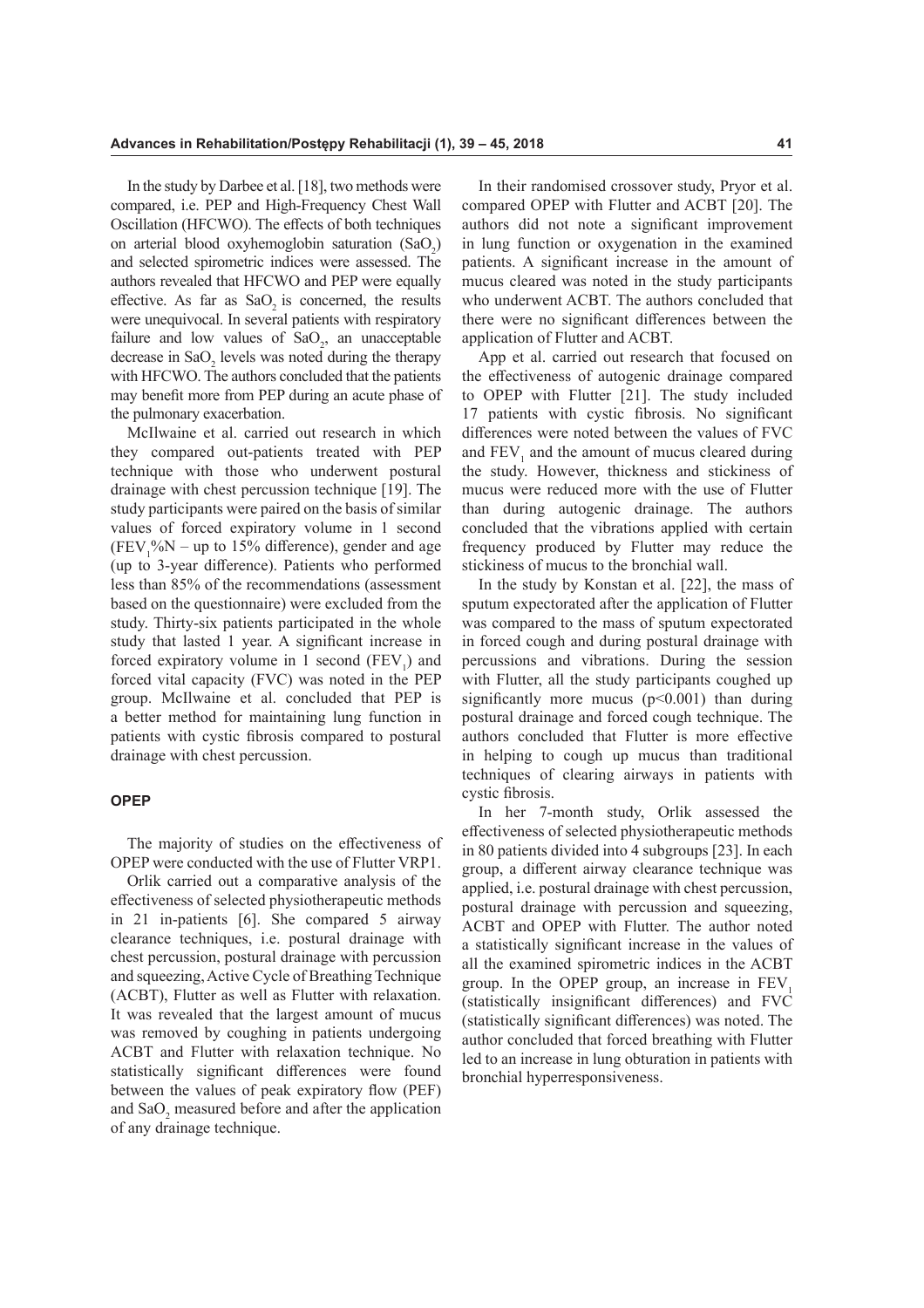The crossover study by Lagerkvist et al. included 15 patients with cystic fbrosis [24]. The aim of the study was to assess the efects of PEP and OPEP (Flutter) on the values of gas tensions in blood. The authors concluded that OPEP led to more favourable changes in the values of  $PaO_2$  and  $PaCO_2$  compared to PEP; however, these changes disappeared very quickly, i.e. within less than 10 minutes. Neither PEP nor OPEP brought about diferences in spirometric values.

In their study that lasted 1 year, McIlwain et al. compared the efectiveness of PEP and OPEP (Flutter) [25]. Forty patients with cystic fbrosis were randomly assigned to one of the assessed therapies. Patients who performed less than 80% of the recommended sessions per month (assessed on the basis of the questionnaire) were excluded from the study. Thirty-two patients completed the study. The authors did not reveal statistically signifcant diferences in lung function of patients who were treated with PEP. In turn, in the case of patients who were using Flutter, a decrease in the values of lung function indices was noted after one year, while FVC diference was statistically signifcant compared to PEP.

Van Winden et al. conducted a two-week randomised crossover study in which they compared OPEP with Flutter method and PEP mask method applied in clinically stable children with cystic fbrosis [26]. The PEF was measured before and after a morning physiotherapy session and patients completed a questionnaire regarding day and night cough, production of sputum and difficulty breathing. No signifcant diferences were found between the PEF in both groups. Moreover, no diferences were revealed concerning oxygenation before, during and 30 minutes after the session of clearing airways. There were no signifcant diferences in the assessment of symptoms included in the questionnaire for either of the two therapies.

The crossover study by Borka et al. included 10 patients with cystic fbrosis [27]. Within the study, 260 procedures were performed aimed at measuring the mass of sputum expectorated. The authors concluded that PEP was more efficient than Flutter. Flutter is a useful additional tool.

#### **Discussion**

In the presented publications, the authors obtained considerably diferent research results. It regarded both the comparisons of PEP and OPEP with other drainage techniques and the comparisons of both methods with each other. The only exception was the comparison of PEP and OPEP with postural drainage with percussion which is treated as a conventional physiotherapy method of clearing bronchi. In 4 of the presented studies on the efectiveness of the aforementioned methods, statistically signifcant differences regarding the values of  $FEV<sub>1</sub>$ , FVC and mass of sputum expectorated were noted, where PEP and OPEP produced better outcomes [6,21,24,25].

The application of various research procedures by diferent authors, e.g. comparing PEP and OPEP with various therapeutic methods (a diferent method in every study), and the application of diferent indices to assess therapy efects bring about unquestionable difficulties in drawing unanimous conclusions on measurable therapeutic efects of PEP and OPEP in patients with cystic fbrosis. The studies also difered in the length of observation periods, which lasted from one week to one year. In one work, the number of performed procedures was given instead of the length of observation period [27]. The majority of the examined groups had small populations.

Homogeneity of research groups is a signifcant criterion in the assessment of the efectiveness of airway clearance techniques that is often neglected in the research methodology and in the analysis of results. Due to a progressive character of cystic fbrosis, the research should include groups of patients at similar stages of the disease. Changes in lungs and bronchi in patients with cystic fbrosis at an advanced stage are so big that physiotherapy is less efective. These patients should not be included in the same study as patients with less advanced changes in lungs. For instance, in her study, Orlik suggested that while assessing the effectiveness of physiotherapeutic methods, patients with the diagnosed bronchial hyperresponsiveness should be analysed separately [23]. An interesting solution concerning the methodology of assigning patients to groups was put forward by McIlwaine et al. Patients were paired on the basis of similar values of  $FEV<sub>1</sub><sup>o</sup>%N taking into account 15% difference [20].$ 

While analysing patients with cystic fbrosis, it is important to take into consideration an individual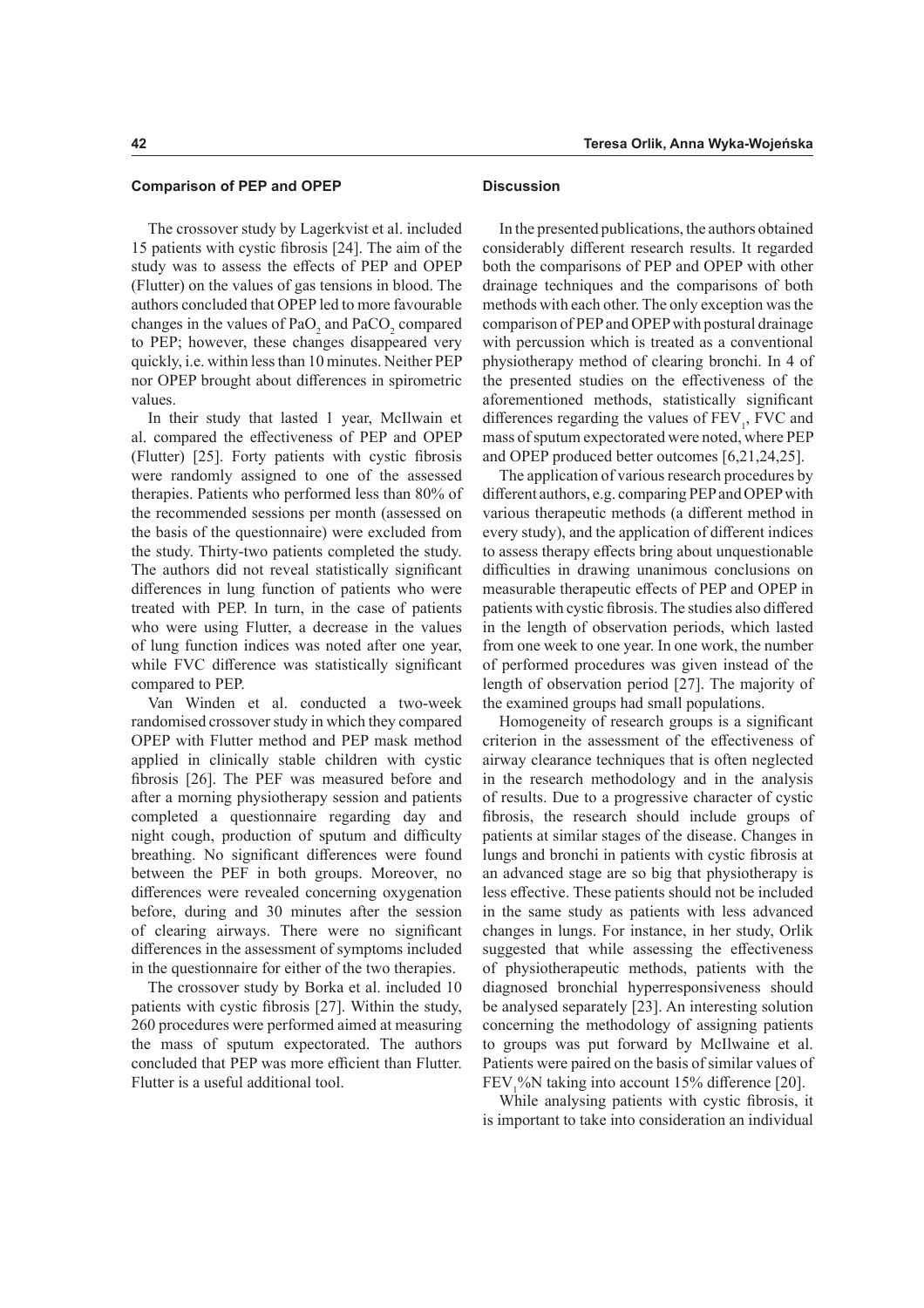reaction of a patient to a particular drainage technique. An individual reaction depends to a large extent on motivation and good knowledge of the drainage technique application. Each of the techniques can be adapted with regard to the position in which drainage is performed, number of cycles, duration of drainage, number of expirations in a cycle, length of expirations and length of intervals between cycles. Moreover, high awareness of parents or adult patients concerning the role of physiotherapy in treating cystic fbrosis is signifcant as it allows to control the progress of a physiotherapeutic session. An interesting and objective study assessing the cooperation of a patient while applying the recommended drainage techniques and performing all the physiotherapeutic sessions per day was conducted by McIlwaine et al. They used a questionnaire assessing to what extent the patients followed the recommendations. The patients who performed less than 80% of the recommended sessions per month were excluded from the study [20,25].

The application of oscillation aimed at making mucus less thick and sticky, and helping to clear the airways is a signifcant issue in physiotherapy of patients with cystic fbrosis. In this context, the application of OPEP in everyday practice is perceived as more efective than other airway clearance techniques and physiotherapeutic methods. In the aforementioned studies as well as in other PubMed publications, the authors obtained extremely diferent results regarding the efectiveness and role of oscillation in clearing the airways. Several authors indicated a favourable infuence of oscillation by Flutter on lung function in patients with cystic fbrosis compared to other techniques of clearing the airways [28,29,30]. Other authors did not note any infuence of Flutter therapy on lung function [21,22,23,31]. There was also one study which revealed that lung function in patients with cystic fibrosis worsened after the application of the therapy with the use of Flutter [20].

The reviews of Cochrane Database Syst. Rev. published in 2014, 2015 and 2017 did not provide a unanimous conclusion regarding higher effectiveness of PEP and OPEP compared to other physiotherapy techniques applied in the therapy of patients with cystic fbrosis. Only McIlwaine et al. revealed that in the studies in which the disease advancement was a basic assessment criterion, a signifcant decrease in the frequency of exacerbations of bronchalveolar symptoms was noted in patients applying PEP compared to those using HFCWO (The Vest) [32]. Moreover, no evidence was found that one device was better than the other [15, 32, 33,].

### **Summary**

Performing homogeneous, high-quality research assessing physiotherapeutic techniques in patients with cystic fibrosis is very difficult. Cystic fibrosis is a disease with a very changeable clinical progress with periods of stability and periods of various-intensity exacerbations of bronchoalveolar symptoms. Therefore, recruiting study participants is very hard. Moreover, physiotherapy is a standard way of treating patients so conducting a blind study is impossible. This is the reason why short-term and crossover studies are the dominating types of studies assessing the efects of physiotherapy on various indices in patients with cystic fbrosis. It has to be highlighted that in the case of cystic fbrosis, which is regarded as a rare disease, carrying out high-quality studies will be often connected with the fact that the number of participants is insufficient to draw any statistical conclusions.

In the light of the fact that there are many airway clearance techniques and similar research results regarding their efectiveness, the question arises about preferable criteria of selecting a particular technique for a patient with cystic fbrosis. More and more attention is drawn to the fact that factors other than efectiveness should be taken into account while selecting a technique. The signifcance of patients' independence in performing the procedures and following the rules of physiotherapy as well as patients' preferences regarding the applied techniques are more and more often stressed. The preferences may be connected with lifestyle, patients' beliefs concerning the best efectiveness or easy application of a given technique, or possibilities to shorten the duration of a physiotherapy session.

In Poland, there are no current studies which would assess the preferences of patients or the frequency of applying particular drainage techniques. Such multi-centre research was conducted in 2000 and the results were published in *Standardy Medyczne* [34]. The research revealed that Flutter was applied by 44% of the patients over 18 years of age in Poland. Taking into account my own experience as well as the diversity and easier availability of devices on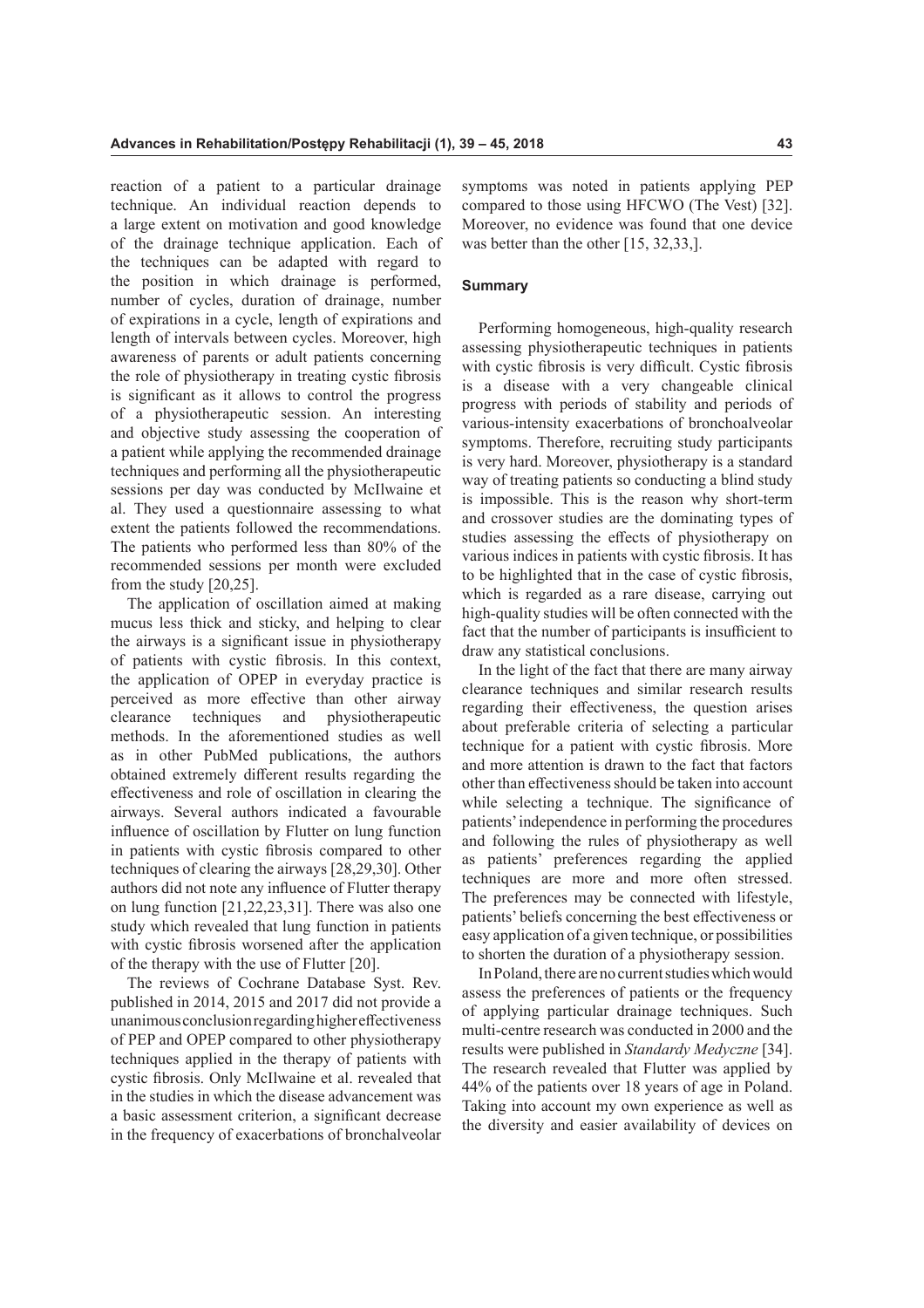the Polish market compared to PEP devices, we may conclude that currently, the number of Polish patients using OPEP is higher. The British research revealed that the frequency of using particular airway clearing techniques difers signifcantly depending on a country and ranges from 6% to 23% in the case of OPEP and from 10% to 40% in the case of PEP [35].

While selecting a particular drainage device, a fnancial aspect is also very important. The costs of PEP and OPEP devices are comparable and

range from 200 PLN to 500 PLN, while the Polish National Health Service refunds 200 PLN once in two years. Compared to the costs of The Vest, i.e. 32 000 PLN to 36 000 PLN, OPEP is more fnancially attractive for patients with cystic fbrosis.

OPEP is a method which enables patients to be independent from their guardians. It takes less time to achieve similar therapeutic efects than other methods and is afordable. Despite contradictory research results, it can be assumed that in the near future, this method will dominate physiotherapy of patients with cystic fbrosis in Poland.

#### **References**

- 1. Walkowiak J, Pogorzelski A, Sands D, Skorupa W, Milanowski A, Orlik T, et al. Zasady rozpoznawania i leczenia mukowiscydozy. Standardy Medyczne/pediatria 2009;3(6).
- 2. Pryor JA, Webber BA. Physiotherapy for cystic fbrosis which technique? Physiotherapy 1992;78(2):105-8.
- 3. Pryor JA, Webber BA, Hodson ME. Efect of chest physiotherapy on oxygen saturation in patients with cystic fbrosis. Thorax 1990;45(1):77.
- 4. Reisman JJ, Rivington-Law B, Corey M, Marcotte J, Wannamaker E, Harcourt D, et al. Role of conventional physiotherapy in cystic fbrosis. J Pediatr 1988; 113:632-6.
- 5. Orlik T. Współczesne techniki fzjoterapii klatki piersiowej stosowane w leczeniu chorych na mukowiscydozę. Med Wieku Roz 1997; 1(3):397-406.
- 6. Orlik T. Ocena efektywności wybranych metod fzjoterapii klatki piersiowej stosowanej w leczeniu chorych na mukowiscydozę. Med Wieku Roz 2000;4(3):233-46.
- 7. Orenstein SR, Whitngton PF. Positioning for prevention of infant gastroesophageal refux. J Pediatr 1983;103:534-7.
- 8. Vandenplast Y, Diericx A, Blecker U, Lanciers S, Deneyer M. Esophagel pH monitoring data during chest physiotherapy. J Ped Gastroenterol Nutr 1991;13:23-6.
- 9. Button BM, Heine R, Catto-Smith A, Phelan P, Olinsky A. Postural drainage techniques and gastro-oesophageal refux in infants with cystic fbrosis. Eur Resp J 1999; 14:1456.
- 10. Orlik T. Ocena metod autodrenażu w wybranej grupie chorych na mukowiscydozę z uwzględnieniem czynnika środowiskowego. Med Wieku Roz 2000; 4(3):247-59.
- 11. Falk M, Kelstrup M, Andersen JB, Kinoshita T, Falk P, Stovring S, et al. Improving the ketchup bottle method with positive expiratory pressure, PEP, in cystic fbrosis. Eur J Respir Dis 1984;65(6):423-32.
- 12. Hofmeyr JL, Webber BA, Hodson M E. Ewaluation of positive expiratory pressure as an adjunct to chest physiotherapy in the treatment of cystic fbrosis. Thorax 1986;41(12):951-4.
- 13. Andersen JB, Qvist J, Kann T. Recruiting collapsed lung through collateral channels with positive and expiratory pressure. Scan J Res Dis 1979;60:260-6.
- 14. McIlwaine M. Physiotherapy and airway clearance techniques and devices. Pediatr Respir Rev 2006;7(suppl):220-2.
- 15. Morrison L, Agnew J. Oscillating devices for airway clearance in people with cystic fbrosis. Cochrane Database Syst 2014 doi: 10 1002/14651858 CD006842 pub3
- 16. Lannefors L, Wollmer P. Mucus clearance with three chest physiotherapy regimes in cystic fbrosis: a comparison between postural drainage, PEP and physical exercise. Eur Respir J 1992;5(6):748-53.
- 17. Mortensen J, Falk M, Groth S, Jensen C. The efects of postural drainage and positive expiratory pressure physiotherapy on tracheobronchial clearance in cystic fbrosis. Chest 1991;100(5):1350-57.
- 18. Darbee JC, Kanga JF, Ohtake PJ. Physiologic evidence for high frequency chest wall oscillation and positive airway clearance technique in patients with cystic fbrosis. Phys Ther 2004;84(6):524-37.
- 19. McIlwaine PM, Wong LT, Peacok D, Davidson AG. Long-term comparative trial of conventional postural drainage and percussion versus positive expiratory pressure physiotherapy in the treatment of cystic fbrosis. J Pediatr 1997;131(4):570-4.
- 20. Pryor JA, Webber BA, Hodson ME. The Flutter VRP1 as an adjunct to chest physiotherapy in cystic fbrosis. Respir Med 1994;88(9):677-81.
- 21. App EM, Kieselmann R, Reinhardt D, Lindemann H, Dasgupta B, King M, et al. Sputum rheology changes in cystic fbrosis lung disease following two diferent types of physiotherapy: futter vs autogenic drainage. Chest 1998;114(1):171-7.